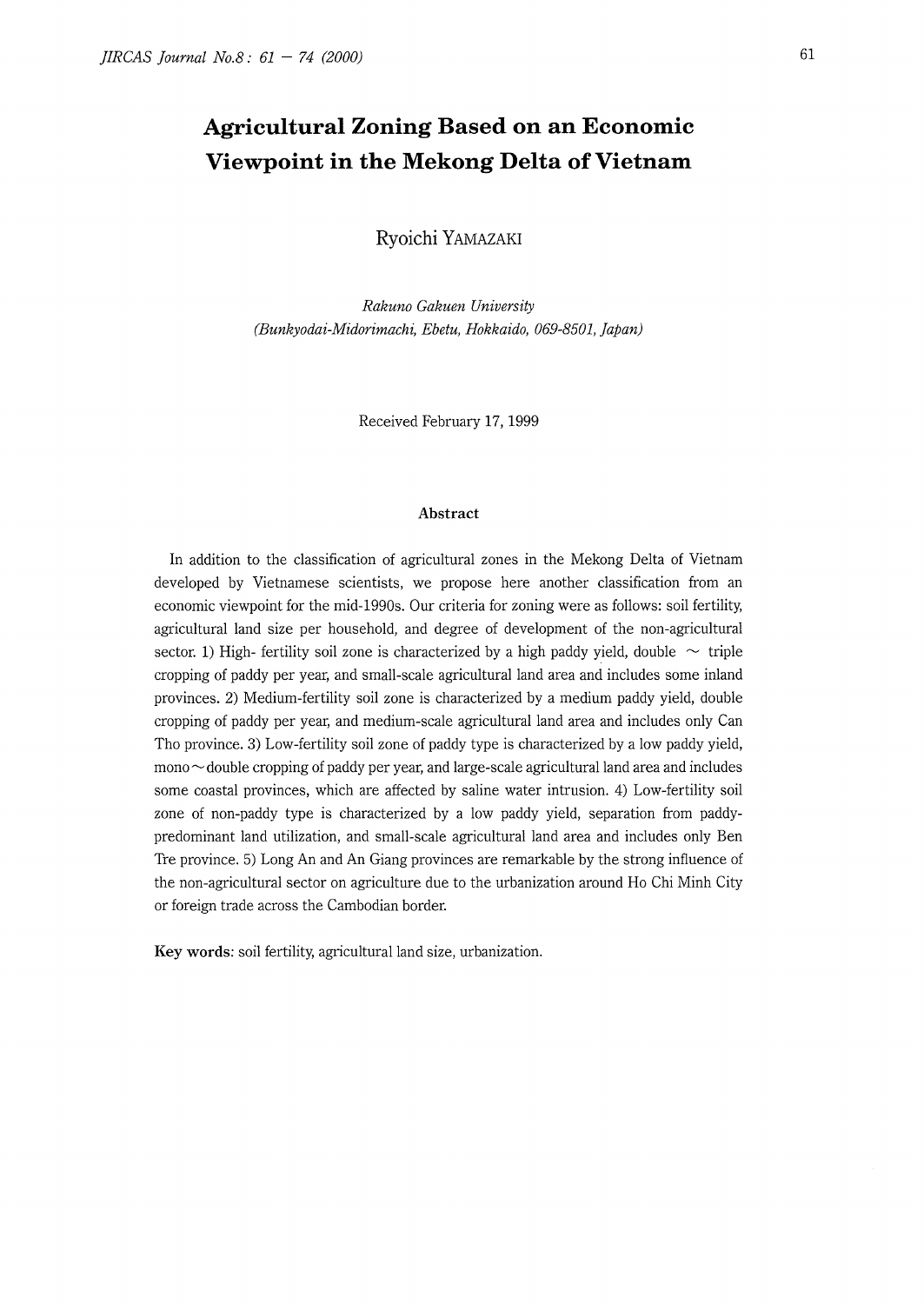The Southern part of Vietnam is comprised of two main regions, differentiated according to their geographic, topographic and hydrological characteristics: the Mekong Delta (Cuu Long Delta) and the northern part of the south-eastern region. The former currently consists of 12 provinces; Long An, Dong Thap, An Giang, Tien Giang, Ben Tre, Vinh Long, Can Tho, Tra Vinh, Kien Giang, Soc Trang, Bae Lieu, and Ca  $Mau^{(1)}$ . It covers 4 million ha, of which 2.7 million ha are devoted to agriculture and 1.95 million ha to paddy cultivation. Some natural advantages make the Mekong Delta the most important agricultural region in Vietnam. Being one of the seven agro-economic regions of Vietnam, in 1995, the Mekong Delta supplied 51% of the national output of paddy, the staple food in Vietnam. However, the Mekong Delta itself shows a natural and economic diversity that divides it into some agricultural zones. Attempts have been made by Vietnamese agronomists to delineate them. This paper intends to classify agricultural zones in the Mekong Delta of Vietnam from an economic viewpoint.

#### **Concept of agricultural zones**

"Analysis of Japan capitalism"<sup>19</sup>, a Marxist classic in this country written by Yamada and published in 1934, discussed two aspects in order to define Japanese agricultural zones, excluding Hokkaido and Korea from the "proper" Japanese agriculture<sup>(2)</sup> as follows: 1) regional characteristics of the landlords' land-holdings and of small landholdings, 2) relationship between agricultural production and nonagricultural and capitalistic production. Yamada unified these viewpoints in placing emphasis on the former and defined Japanese agricultural zones, by showing the conflicting relationship between the Kinki and Tohoku types.

When  $Hosh<sup>7</sup>$  analyzed Japanese agricultural zones in 1970, he followed essentially Yamada's two viewpoints and his concept of unification. However he modified them partly because of the implementation of the Agricultural Land Reform in 1945, replacing the term "regional characteristics of the landlords' landholdings" by "those of the small

peasantry's landholding".

 $Isobe<sup>10</sup>$  emphasized the "regional characteristics of the relationship between agricultural production and non-agricultural production" and defined Japanese agricultural zones in 1980. He argued that the partiality and the centralization of enterprises' location conditioned by the modern industrial structure in relation to the labor-market and the landmarket determine the regional differences in agricultural productivity structure. He insisted on "the regional differences in the low-wage structure in the countryside" and analyzed the agricultural zones, by indicating the basic discrepancy between the Kinki and Tohoku types. According to his theory, the former was characterized by "higher wages, lower agricultural productivity, lower rent, and regression of agriculture", while the latter showed opposite characteristics.

The present author followed the concept of Isobe who emphasized the relationship between agricultural production and non-agricultural capitalism, but with some modifications. "Low-wage structure in the countryside" was replaced by "wage structure in rural labor market"  $20$ .

Discussions for more than sixty years showed that the influence of the landlords' establishment and of the non-agricultural capitalism, especially the former, on agricultural production was strong before World War II in Japan. On the other hand, after the War, small peasantry's landholding and non-agricultural capitalism, especially the latter, markedly affected the definition of agricultural zones in Japan.

In the Mekong Delta of Vietnam, landlords' landholding relation was removed in 1967 under the implementation of the land reform. Actually, it completely disappeared<sup>(3)</sup>. Moreover the influence of non-agricultural industries on agricultural production through the labor-market and land-market is still limited geographically to the area around large agglomerations, like Ho Chi Minh City, in the Mekong Delta.

Karl Marx classified agricultural land based on the soil fertility in his discussion on the first form of differential rent<sup>13)</sup>. He argued showing Table 1: "Let us assume the existence of four kinds of soils: A, B, C, D. Let us furthermore assume the price of one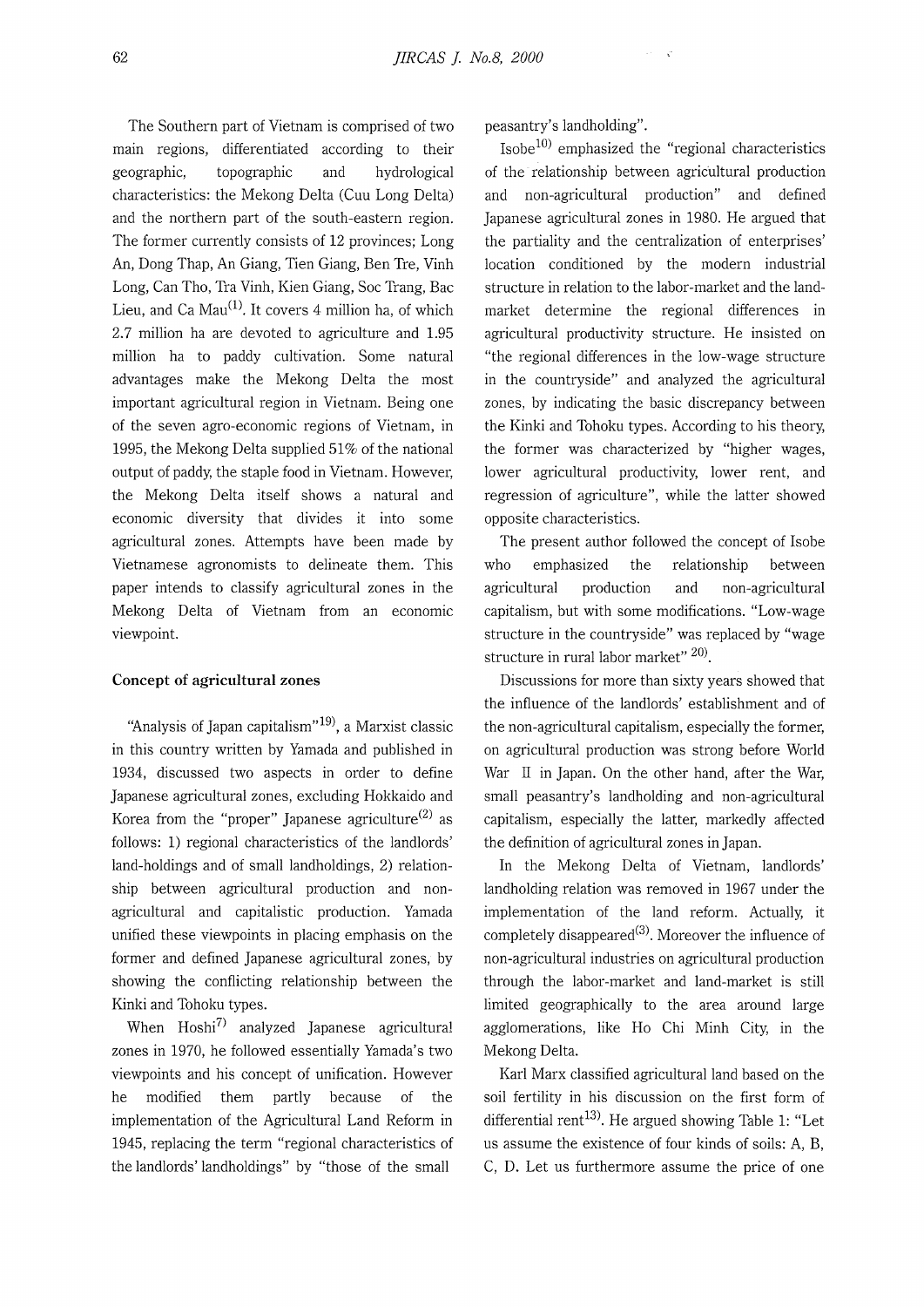Table 1. First form of differential rent

| Type    |          | Product | Capital                     | Profit    |                                       |      | Rent  |
|---------|----------|---------|-----------------------------|-----------|---------------------------------------|------|-------|
| of soil |          |         | Quarters Shillings advanced |           | Quarters Shillings Quarters Shillings |      |       |
| А       |          | 60      | 50                          | 1/6       | 10                                    |      |       |
| в       |          | 120     | 50                          | $1+1/6$   | 70                                    |      | 60    |
| C       |          | 180     | 50                          | $2+1/6$   | 130                                   | 2    | 120   |
| D       |          | 240     | 50                          | $3 + 1/6$ | 190                                   | 3    | 180   |
| Total   | $10$ qrs | 600 sh. |                             |           |                                       | 6qrs | 360sh |

Source: Marx,  $K$ ,  $^{13)}$ 

quarter of wheat =  $\text{\pounds} 3$ , or 60 shillings. Since the rent is solely differential rent, this price of 60 shillings per quarter for the worst soil is equal to the price of production, that is, equal to the capital plus average profit. / Let A be this worst soil, which yields 1 quarter  $= 60$  shillings for each 50 shillings spent; hence the profit amounts to 10 shillings, or 20%. / Let B yield 2 quarters  $= 120$  shillings for the same expenditure. This would mean 70 shillings of profit, or a surplus-profit of 60 shillings. / Let C yield 3 quarters.../ We would then have the following sequence: / The respective rents are:  $D = 190$  sh. -10sh., or the difference between D and A;  $C = 130$ sh.  $-10$  sh., or the difference between B and A..."

Marx discussing the first form of differential rent put two preconditions: First, of the two different causes of differential rent - quite independent of capital  $-$ , he did not consider the location and confined himself to natural fertility. Secondly, he assumed the existence of a particular stage of development in agriculture considering the fact that since fertility always implies an economic relation, a relation with the existing chemical and mechanical level of development in agriculture, it changes with the level of development. Marx added another precondition to his whole discussion on rent before. He confined himself to the investment of capital in agriculture per se, that is, in the production of the principal agricultural crop that feeds a given population. Then he dealt with wheat for this purpose, because it was the principal means of subsistence in "modern capitalistically developed nations".

The argument on the first form of differential rent developed by Marx did not assign a zone to a given area, but classified soils according to their fertility. However, if agricultural zones in a given area are defined from the viewpoint of soil fertility, and an

agricultural zone corresponds to a soil type, we may replace the soil type in the table by an agricultural zone. In that case, soil classification applies to agricultural zoning. We will use such criteria for defining agricultural zones in the Mekong Delta<sup> $(4)$ </sup>.

At present, we examine the suitability of Marx preconditions in the Mekong Delta. Firstly, we can consider mainly the principal agricultural crop that feeds a given population. However, we deal with paddy instead of wheat, because the former is mainly cultivated in the Mek'ong Delta as Vietnamese staple food. Paddy fields accounted for 72 % of the total agricultural land area in the Mekong Delta in 1995. Secondly, of the two different causes of differential rent, throughout most areas in the Mekong Delta, we may neglect the location and confine ourselves to natural fertility. It seems that the influence of city on agricultural production through labor-market, landmarket, or agricultural goods' market is still limited to the outskirts of large agglomerations in the Mekong Delta. Thirdly, we can assume that the technological conditions throughout the delta are similar. In fact, there are high-yielding varieties of rice in the delta which were developed by IRRL The varieties require good irrigation systems, the application of a certain amount of chemicals, and good care, thus a certain level of development in agricultural technology. However, as we will see later, crop rotation varies depending on the localities and the natural conditions (saline water intrusion, depth of water during the flooding period, etc.).

Agricultural zones in the Mekong Delta can be classified as follows.

1) Soil fertility: Reflected by yield of paddy.

2) Small peasantry's landholding: Regional characteristics are reflected by the agricultural land size per household.

3) Development of non-agricultural activities: Still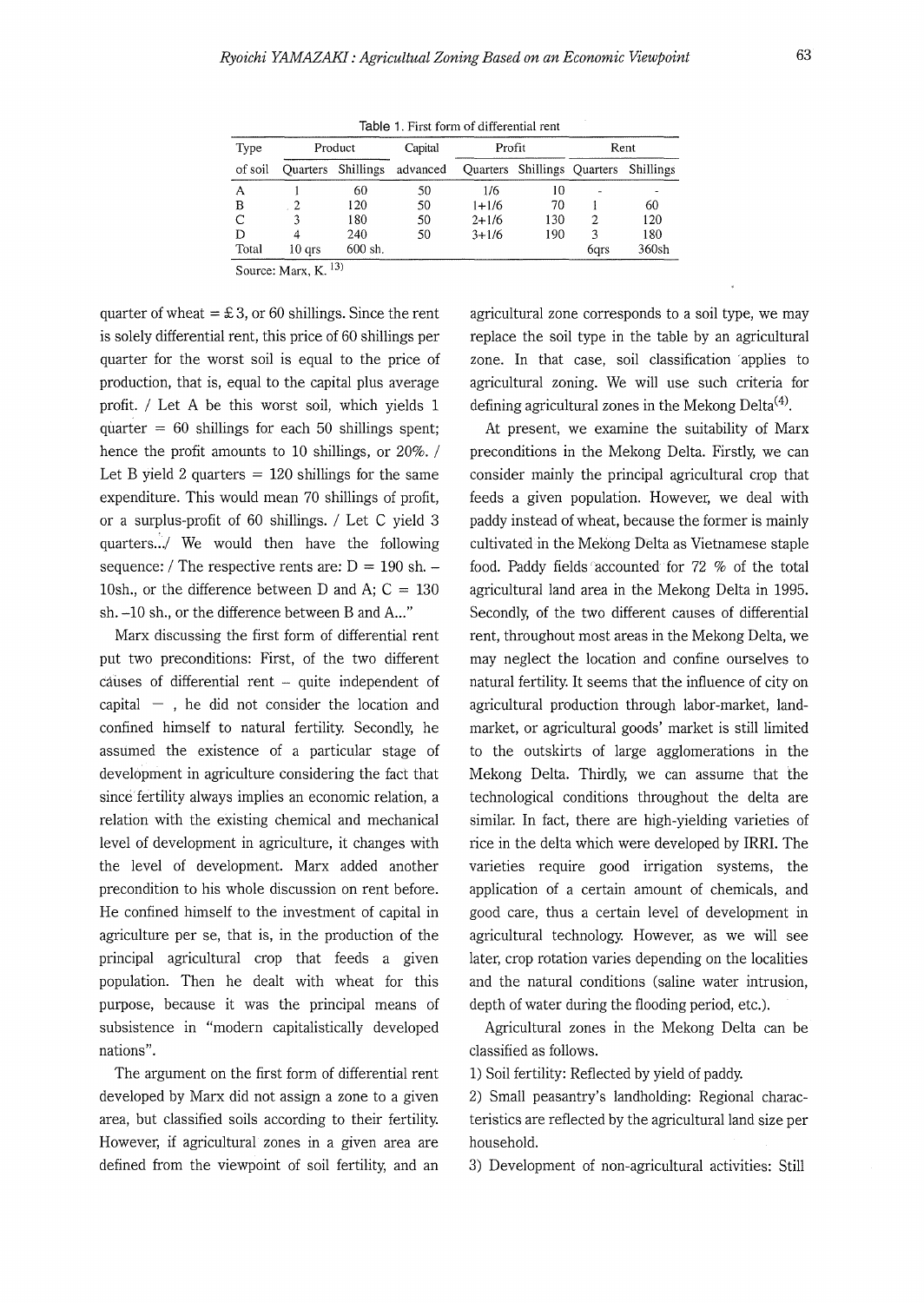| Geomorphology       | Agro-ecological zones        | Area (1,000ha) | %    |
|---------------------|------------------------------|----------------|------|
| Inundation Plain    | Fluvial plain                | 1,200          | 31.5 |
|                     | Closed depression            | 496            | 13.0 |
|                     | Open depression              | 218            | 5.7  |
| Coastal plain       | High coastal plain           | 670            | 17.6 |
|                     | Low coastal plain            | 648            | 17.0 |
|                     | Closed depression            | 195            | 5.1  |
|                     | Tidal coastal plain          | 216            | 5.7  |
| Alluvial terraces   | High and middle terraces     | 124            | 3.3  |
| Hills and mountains | Mountainous zone of An Giang | 42             | 1.1  |
| $\sim$              |                              |                |      |

Table 2. Principal agro-ecological zones in the Mekong Delta (NIAPP)

Source; IAS  $8$ )

limited in the Mekong Delta, with the level of urbanization as an indicator.

## **Classification of agricultural zones in the Mekong Delta by Vietnamese agronomists**

According to the agro-ecological map of the Mekong Delta developed by the NIAP $P^{(5)}$ , the Mekong Delta comprises four geomorphological types: **(1)** inundation plain; (2) littoral plain; (3) alluvial terraces; (4) hills and mountains.

These types are subdivided into nine agroecological zones. The criteria for classification are based on geomorphological differences, the types of soil, the depth and duration of inundation, and the availability of water for irrigation during the dry season. Table 2 shows the nine agro-ecological zones of the Mekong Delta and gives their relative importance in terms of area.

Here short descriptions of each zone are as follows (Lai et al. <sup>12)</sup>, CLRRI<sup>4)</sup>):

Fluvial plain is an alluvial soil zone with fresh water between the Hau Giang River and the Tien Giang River.

Closed depression. depression plain, is a flooded zone of the Plain of Reeds *(Dong Thap Muoi).* Deep flooding occurs from August to November there. The zone includes large swamp areas with acid sulfate soils.

Opened depression is a lowland area around Ha Tien (coastal area near the Cambodian frontier), submerged and covered with acid sulfate soils. The zone is also partly affected by saline water intrusion during the dry season and by flooding during the rainy season. Meanwhile, soils are characterized by a high content of organic matter and good drainage.

High coastal plain is an estuary zone that includes

alluvial and acid sulfate soils. The zone is affected by saline water intrusion during the dry season.

Low coastal plain is the low-lying zone of Ca Mau Peninsula, which includes potential acid sulfate soils with poor drainage. The zone is affected by tidal flood and saline water intrusion.

Closed depression. coastal plain, is a zone of *Melaleuca* forest or swamp, with peat soils or acid sulfate soils.

Tidal coastal plain includes swampy tidal areas from Long An to Minh Hai provinces. The zone is submerged and there are mangrove forests.

High and middle terraces form an old alluvial-soil zone in the Long An and Dong Thap provinces, along the border of Vietnam-Cambodia.

Mountainous zone of An Giang is covered with gray soils.

In the meantime, progress in agricultural technology is reflected in the geographic distribution of crop rotations, based on the geographic differences in natural conditions among the regions. Chiem<sup>2)</sup> analyzed these aspects in detail, comparing crop rotations in the 1970s with those in the 1990s in the Mekong Delta. Sanh et al. (Sanh *et al.* chapter of Xuan *et al.*<sup>17)</sup> proposed another agro-ecological zoning in the delta, incorporating the Chiem's results. The authors observed some characteristics such as rainfall, temperature, soil, topography, crop rotations, and water resources and divided the delta into seven agro-ecological zones as follows:

Fresh water alluvium zone covers an area of 900 k ha. The zone is well known for rice production and cultivation of fruit trees.

Upland and mountainous zone is located in An Giang and Kien Giang provinces with less than 200 k ha. Rain-fed farming is practiced in several small areas.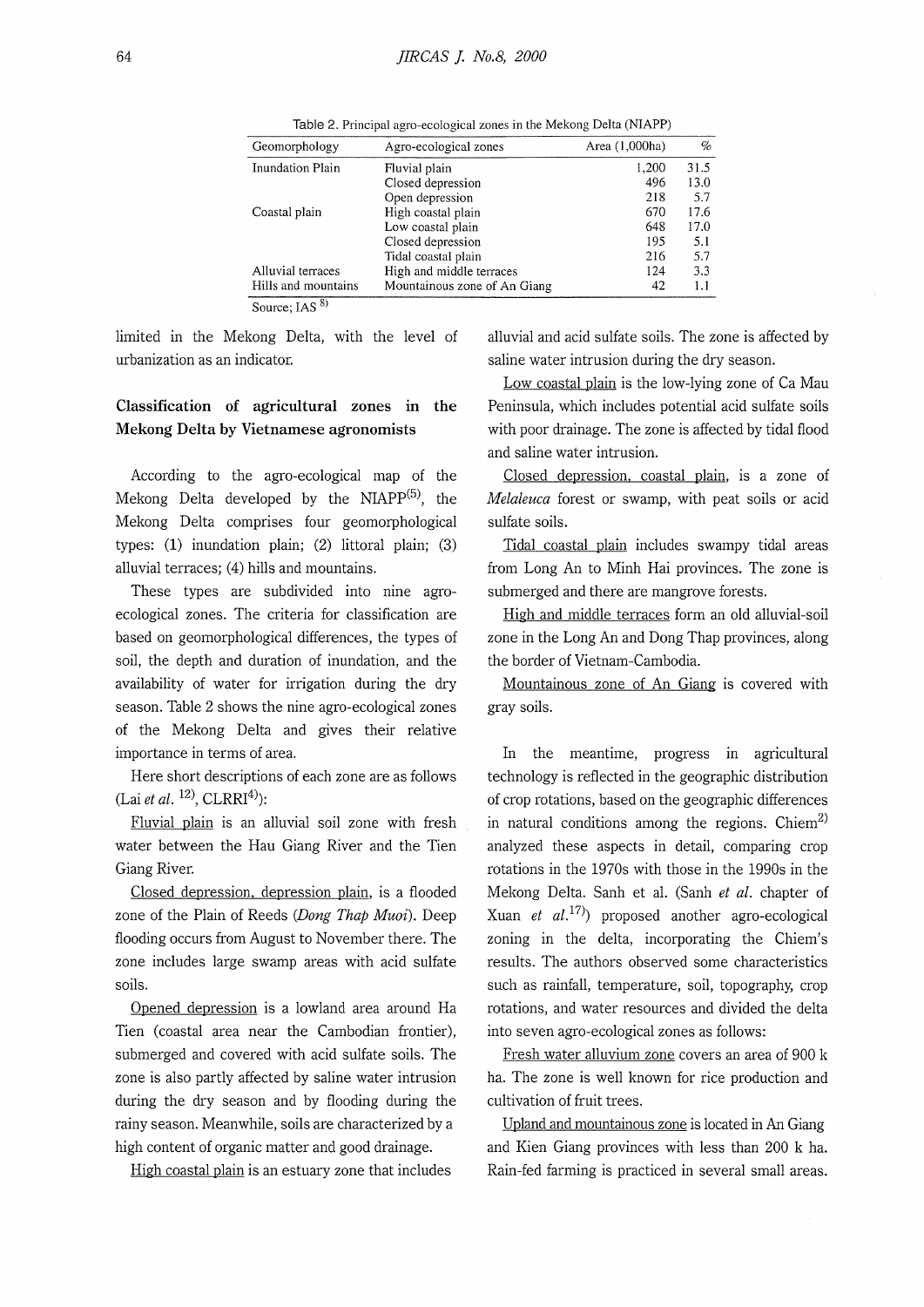Cassava, groundnut, mung bean, cotton, and fruit trees are planted there.

Plain of Reeds is located in Dong Thap province, covering an area of 500 k ha. This is the lowest zone of the delta, with a topography of 0.5 m below mean sea level. The zone is characterized by acid sulfate soils. Recently, in several parts of this plain where fresh water supplied by irrigation is available, rice has been cultivated. The remaining area has not yet been exploited or is just planted with *Melaleuca*  forests. High flooding level during the rainy season is recorded.

Long Xuyen Quadrangles covers an area of 400 k ha and is also dominated by acid sulfate soils. Moreover, high flooding level during the rainy season is recorded. In several parts of this quadrangle where fresh water supplied by irrigation is available, farmers grow commonly two rice crops per year. Also *Melaleuca, Eucalyptus,* pineapple, cashew, etc. can be grown there.

Trans - Bassac Depression covers an area of 600 k ha. Most of the food crops and fruit trees of the delta are found there.

Coastal zone occupies an area of 600 k ha. Agriculture in the zone depends mainly on rainwater.

Ca Mau Peninsula extends over an area of 800 k ha covered permanently or seasonally with salinityaffected soils.

Obviously, lack of or, at least, weakness of socioeconomic viewpoint characterizes the zoning.

#### **Data sources**

As data source for the indicator of urbanization mentioned later, we used the Status of Labor-Employment in Vietnam,  $1997<sup>1</sup>$ . On the other hand, as data source for the indicators of soil fertility and of agricultural land size, we used the Statistical Data of Agriculture, Forestry and Fishery, 1985-1995<sup>5)</sup>. Generally speaking, some characteristics of the data sources limit the scope of analyses. Characteristics of the analysis based on data sources are as follows: 1) Since regional data used are given at the provincial level, our observation on indicators should also be made at the provincial level.

2) The most recent data used are those of 1995 (soil fertility and land size) and 1997 (urbanization). Minh Hai province was divided into two provinces (Bae Lieu and Ca Mau) in 1997. Then, when we use the former data, we should deal with this area as one province, namely Minh Hai province.

3) Concerning the data on paddy cropping, the Statistical Data of Agriculture, Forestry and Fishery differentiate merely two seasons of paddy cropping; namely winter paddy and spring paddy. However, in some areas of the Mekong Delta, paddy cropping occurs in three seasons. Since this aspect is not indicated in the statistical book, manipulation for data analyses should be performed.

There is another recent agricultural data source; namely Statistical Yearbook, 1997<sup>6</sup>, which is more useful than the Statistical Data of Agriculture, Forestry and Fishery for the following reasons:

1) The former supplies more recent data than the latter (1996).

2) Since the former was published in 1998, namely after the division of Minh Hai province into Bae Lieu and Ca Mau provinces, data on these two provinces are supplied.

3) The former refers to three seasons of paddy cropping (winter paddy, spring paddy and autumn paddy), which reflects the actual conditions of paddy cropping in the delta.

However, the former does not give any information on agricultural land size. Moreover, the book provides actual data of paddy yield only for 1995 and 1996 and estimated data in 1997. For annual fluctuations in paddy yield, average of several years' yields should be adopted as an indicator of paddy yield. The Statistical Data of Agriculture, Forestry and Fishery provide data on agricultural land size and paddy yields from 1985 to 1995. Thus we used this statistical book as the main source for the agricultural data (soil fertility and land size).

#### **Regional differences in paddy yield**

Regional differences in soil fertility are reflected by regional differences in paddy yield in the Mekong Delta under the conditions mentioned previously. Accordingly we examined the yield using the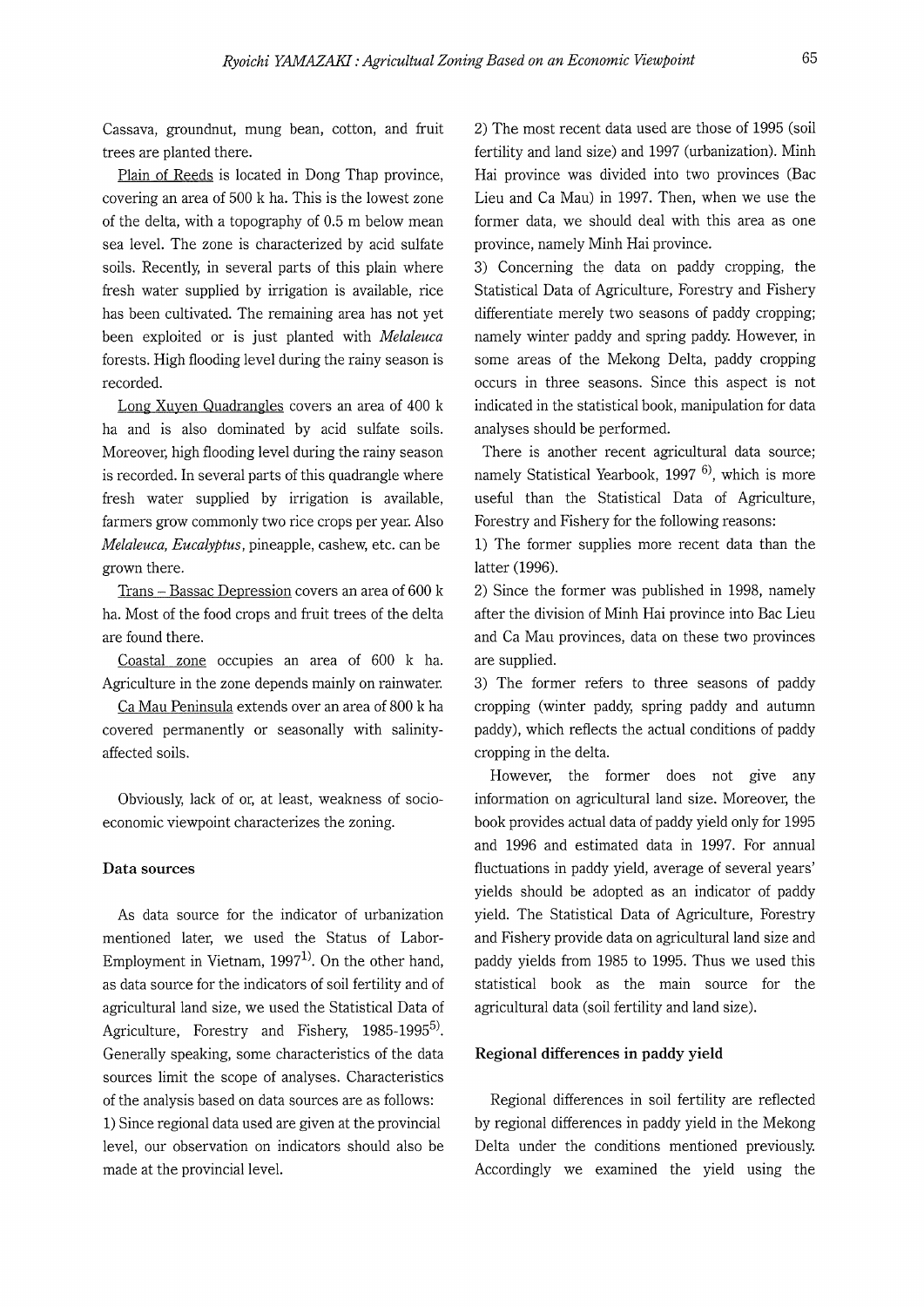|                      | area | field area | Winter | Spring | Cropping<br>frequency |
|----------------------|------|------------|--------|--------|-----------------------|
| An Giang             | 4.9  | 8.4        | 3.6    | 6.1    | 1.7                   |
| Dong Thap            | 4.4  | 8.1        | 2.3    | 5.3    | 1.8                   |
| Tien Giang           | 4.4  | 115        | 3.6    | 5.3    | 2.6                   |
| Vinh long            | 4.4  | 9.1        | 3.7    | 5.2    | 2.1                   |
| Can Tho              | 4.0  | 7.3        | 2.9    | 4.6    | 1.8                   |
| Soc Trang            | 3.5  | 5.0        | 3.1    | 3.6    | 1.4                   |
| Kien Giang           | 3.5  | 5.0        | 2.6    | 4.3    | 1.4                   |
| Minh Hai             | 3.5  | 3.7        | 3.5    |        | 1.0                   |
| Ben Tre              | 3.4  | 4.5        | 3.0    | 4.0    | 1.3                   |
| Tra Vinh             | 3.4  | 4.8        | 2.8    | 3.9    | 1.4                   |
| Long An              | 3.1  | 4.6        | 1.9    | 3.6    | 1.5                   |
| Mekong Delta         | 3.9  | 6.2        | 3.0    | 4.8    | 1.6                   |
| <b>Whole Country</b> | 3.6  | 5.6        | 2.9    | 4.2    | 1.6                   |

Table 3. Yield of paddy by province (average of 1993-1995) (unit: t/ha, cropping frequency/year)

1) Per sown area: Yield of paddy per sown area (year)

Per paddy field area: Yield of paddy per paddy field (year)

Winter: Yield of paddy per sown area (winter paddy)

Spring: Yield of paddy per sown area (spring paddy) Cropping frequency: Cropping frequency of paddy per year

Source: General Statistical Office<sup>5)</sup>

statistical data. However, there are various indicators of paddy yield.

(1) Yield of paddy per paddy field (unhulled rice basis):

This indicator is based on the relationship between the production and land area. However, in the Mekong Delta, paddy is cultivated from 1 to 3 times per year. Therefore, the difference in the value of this indicator reflects not only the soil fertility but also crop rotations, mainly the latter. In general, the higher the cropping frequency, the larger the investment in land. Then, adopting this indicator, we consider the concept of differential rent II apart from that of differential rent  $I^{(6)}$ .

## (2) Yield of paddy per sown area:

It appears that regional differences in the value of this indicator reflect the soil fertility if one of the next two conditions is met; 1) Similarity of crop rotation among regions, 2) Similarity of paddy yield among cropping seasons. However, actually, both conditions are not met in the Mekong Delta. As we will observe later, crop rotation varies with the regions. Moreover, paddy yield varies with the cropping season. Generally, paddy yield of the rainy season crop is lower than that of the dry season  $\text{crop}^{(7)}$ .

(3) Seasonal yield of paddy per seasonal sown area: This indicator can be computed three times in some regions, in which paddy is cultivated three times per year. To identify the regional differences in soil fertility, this indicator could be computed for each cropping season in every province. After that, we should compare the computed results among regions. Average annual cropping frequency per household is markedly different depending on the provinces, ranging from 1.0 (Minh Hai) to 2.6 (Tien Giang) in the Mekong Delta in 1995, suggesting that triple cropping of paddy is very popular in some regions. However, as mentioned previously, in the statistical book used, yield data cover only double cropping; namely spring paddy and winter paddy. The former seems to correspond to the dry season cropping and the latter to the winter season cropping. However, correspondence between these two cropping seasons and actual three cropping seasons (winter-spring cropping, spring-summer cropping, and summer-autumn cropping for modern rice varieties or mua cropping for traditional rice varieties) is not given.

Table 3 shows the values of the second indicator computed in every province in the Mekong Delta. For yearly fluctuations of paddy yield, we computed the average yield in the recent three years (1993-5). In the table, the provinces are arranged in the order of paddy yield per sown area (second indicator). If the distribution of paddy yield per sown area at the provincial level followed a normal distribution, paddy yield in about 40% of provinces would range between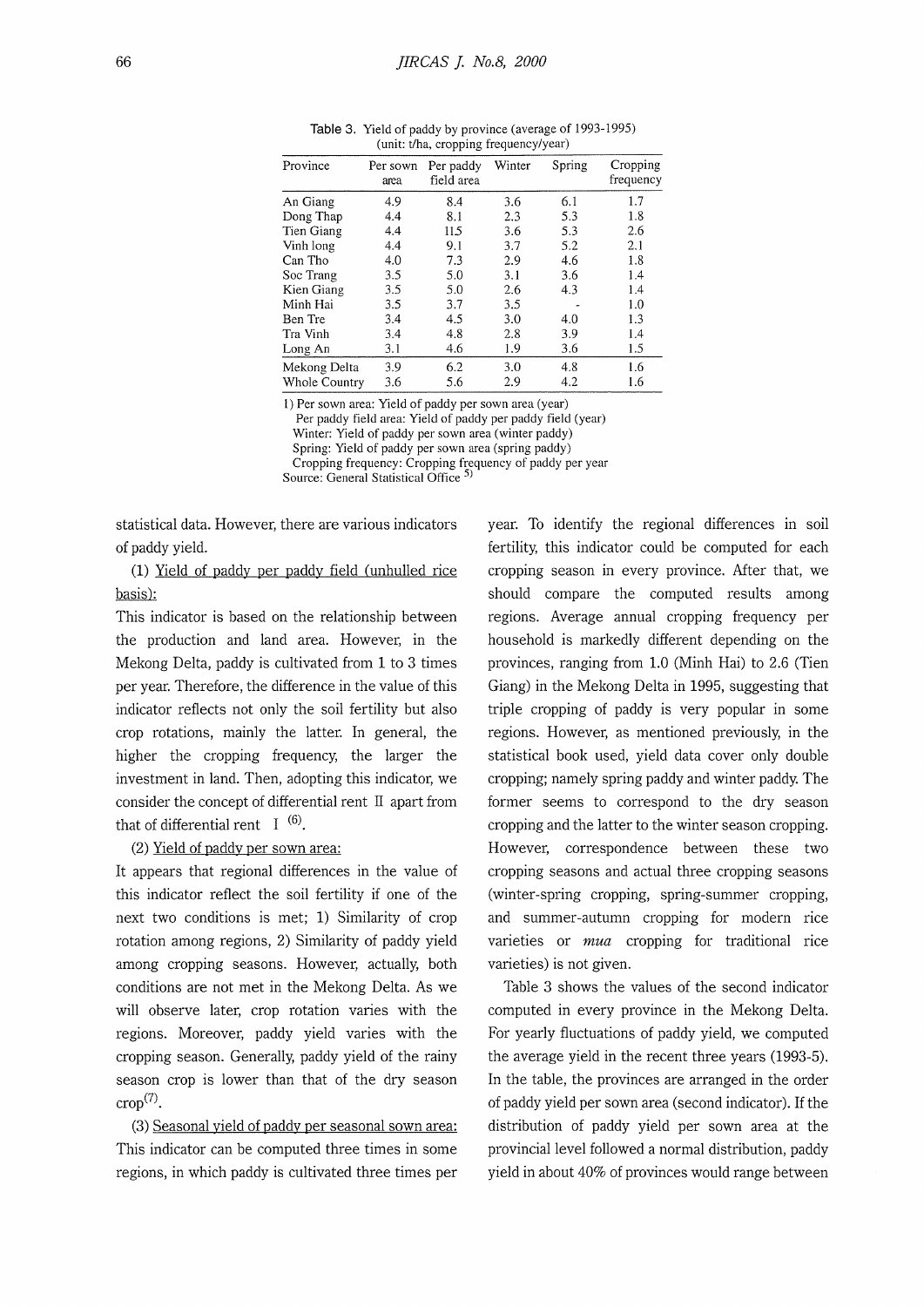3.6 t/ha and 4.2 t/ha (medium  $\pm$  0.3 t/ha). The provinces in this range are classified into mediumfertility soil area. However, in fact, the yield distribution in the table does not follow a normal distribution and only Can Tho province belongs to the medium-fertility soil area. The other provinces are grouped with Can Tho into the high-fertility soil area and the low-fertility soil area in the table.

High-fertility soil area: An Giang, Tien Giang, Vinh Long, Dong Thap Medium-fertility soil area: Can Tho Low-fertility soil area: Minh Hai, Soc Trang, Kien Giang, Ben Tre, Tra Vinh,

Long An

The relationship between the high-fertility soil area and the low-fertility soil area reappears in the annual cropping frequency in the Table. The cropping frequency in the high-fertility soil area ranges from 1.7 to 2.6 while, in the low-fertility soil area, it ranges from 1.0 to 1.5. The annual cropping frequency in the medium-fertility soil area (Can Tho) is within the range of the high-fertility soil area (1.8).

As a result of the disparity in the cropping frequency between the low-fertility soil area and the high-fertility soil area, there is a disparity in paddy yield per sown area between the two areas, emphasized in the paddy yield per paddy field area. Table 4 shows that, when the average paddy yield per sown area of the high-fertility soil area is 1.32 times higher than that of the low-fertility soil area, the average paddy yield per paddy field area of the former becomes 2.02 times higher than that of the latter. This increase in disparity is also observed between the medium-fertility soil area and the lowfertility soil area as well as even between the highfertility soil area and the medium-fertility soil area. The average paddy yield per sown area of the medium-fertility soil area is 1.18 times higher than that of the low-fertility soil area, while that per paddy field area of the former is 1.58 times higher than that of the latter. The average paddy yield per sown area of the high-fertility soil area is 1.13 times higher than that of the medium-fertility soil area, while that per paddy field area of the former is 1.27 times higher than that of the latter (not marked in the Table). Then the yield disparity among soil fertility areas increases when the average paddy yield per sown area is replaced by that per paddy field area.

Then the following question can be raised: How can the regional differences in soil fertility be defined? What is the main factor that conditions the soil fertility areas at the provincial level?

In Fig. 1, the low-fertility zone of paddy type and that of non-paddy type (explained later) correspond to the low-fertility soil area. We may notice that the zones consist of provinces that have coastal regions and are affected by saline water intrusion during the dry season, which follows the tidal regime. The saline water intrusion seems to determine the low yields, especially during the dry season in these provinces. In some regions, severe saline water intrusion makes the dry season cropping even impossible. Then the saline water intrusion affects both the soil fertility and the cropping frequency. In

Table 4. Yield of paddy based on soil fertility area (average 1993-5) (unit: t/ha, cropping frequency/year)

|                                                                                   |                   |                   | .                 |                         |                   |                   |                   |                   |                       |
|-----------------------------------------------------------------------------------|-------------------|-------------------|-------------------|-------------------------|-------------------|-------------------|-------------------|-------------------|-----------------------|
| Soil fertility area                                                               |                   | Per sown area     |                   | Per paddy<br>field area |                   | Winter            |                   | Spring            | Cropping<br>frequency |
|                                                                                   | t/ha              | Index             | t/ha              | Index                   | t/ha              | Index             | t/ha              | Index             |                       |
| High-fertility soil area<br>Medium-fertility soil area<br>Low-fertility soil area | 4.5<br>4.0<br>3.4 | 132<br>118<br>100 | 9.3<br>7.3<br>4.6 | 202<br>158<br>100       | 3.3<br>2.9<br>2.8 | 118<br>104<br>100 | 5.5<br>4.6<br>3.9 | 141<br>118<br>100 | 2.1<br>1.8<br>1.3     |
|                                                                                   |                   |                   |                   |                         |                   |                   |                   |                   |                       |

l) Per sown area: Yield of paddy per sown area (year)

Per paddy field area: Yield of paddy per paddy field area (year) Winter: Yield of paddy per sown area (winter paddy) Spring: Yield of paddy per sown area (spring paddy) Cropping frequency: Cropping frequency of paddy per year Index: Index of yield based on the low-fertility soil area

2) For soil fertility area, refer to the text.

Source: General Statistical Office<sup>5</sup>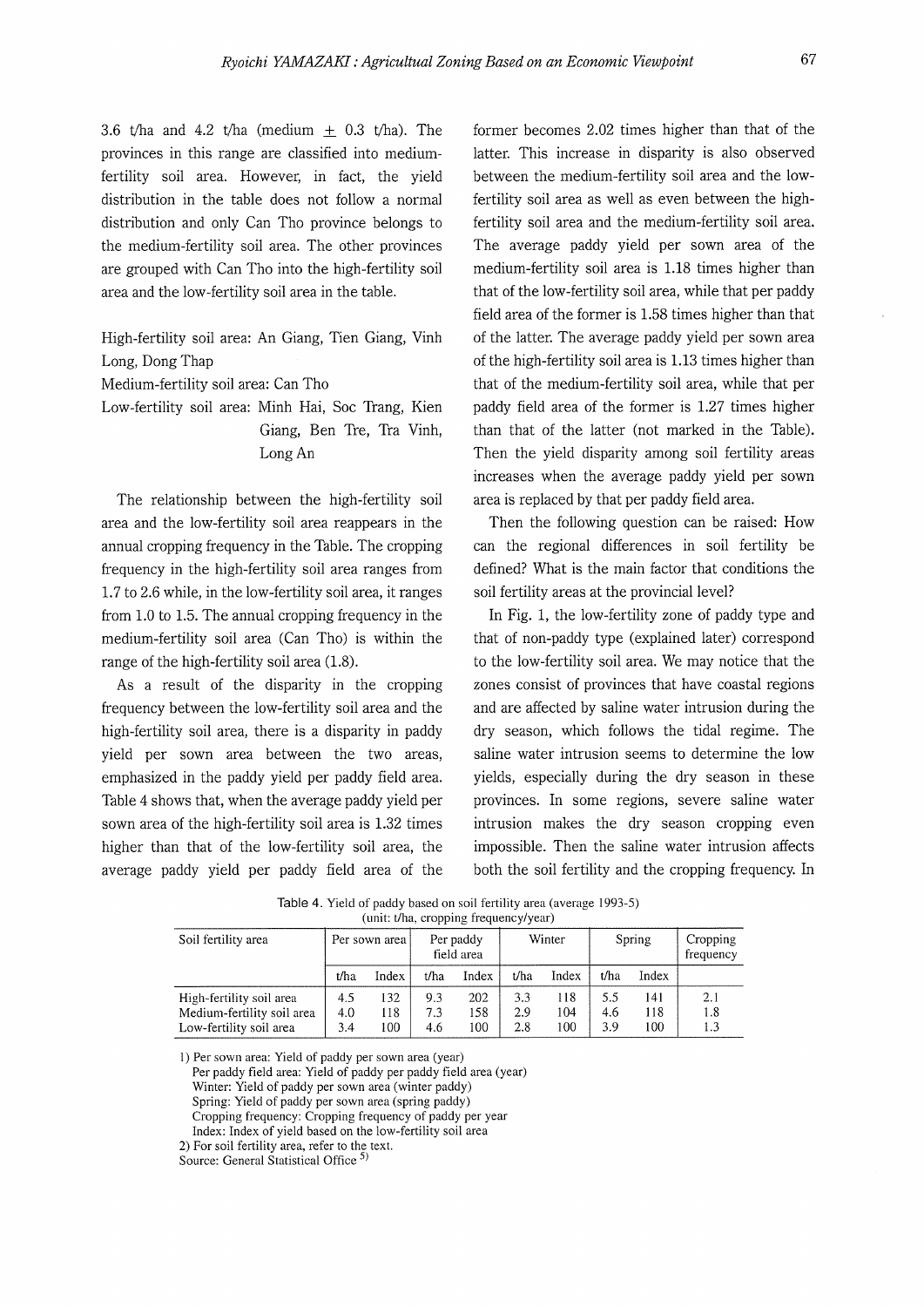

Fig.1. Agricultural zones and saline water intrusion in the Mekong Delta Source: General Statistical Office<sup>5)</sup>, Xuan et al.<sup>(7)</sup>

Table 4, for the winter crop, the average paddy yield per sown area of the high-fertility soil area is 1.18 times higher than that of the low-fertility soil area while the former is 1.41 times higher than the latter for the spring crop. In Table 3, the absence of data for the spring paddy yield in Minh Hai province shows that the dry season paddy cropping is almost impossible throughout the whole province.

It has often been pointed out that saline and acid sulfate soils are the two main problem soils in the Mekong Delta that constrain agricultural development. According to our observation, certainly the former corresponds actually to the low-fertility soil area. However, the latter may not always be associated with low yields any more. We might rather state that results of many studies and surveys on acid sulfate soils show that through integrated farming

systems approaches these agro-ecosystems can give rise to more profitable farming (Duong *et al.* chapter of Xuan *et al.*<sup>7</sup> $)(8)$ . The acid sulfate soils have potentially a high fertility. The content of organic matter in the soils is rather high. However, the toxicity in the soils was formerly an important constraint on the utilization of these soils for agriculture ( $Chiem<sup>3</sup>$ ).

#### **Regional differences in land size**

Wataya $^{16)}$  analyzed theoretically the structure of agricultural productivity and differentiated it into two factors; 1) proto-productivity of labor and 2) socialproductivity of labor. The structure of agricultural productivity is a synthesis of these two opposite factors. In the former factor, soil fertility, location of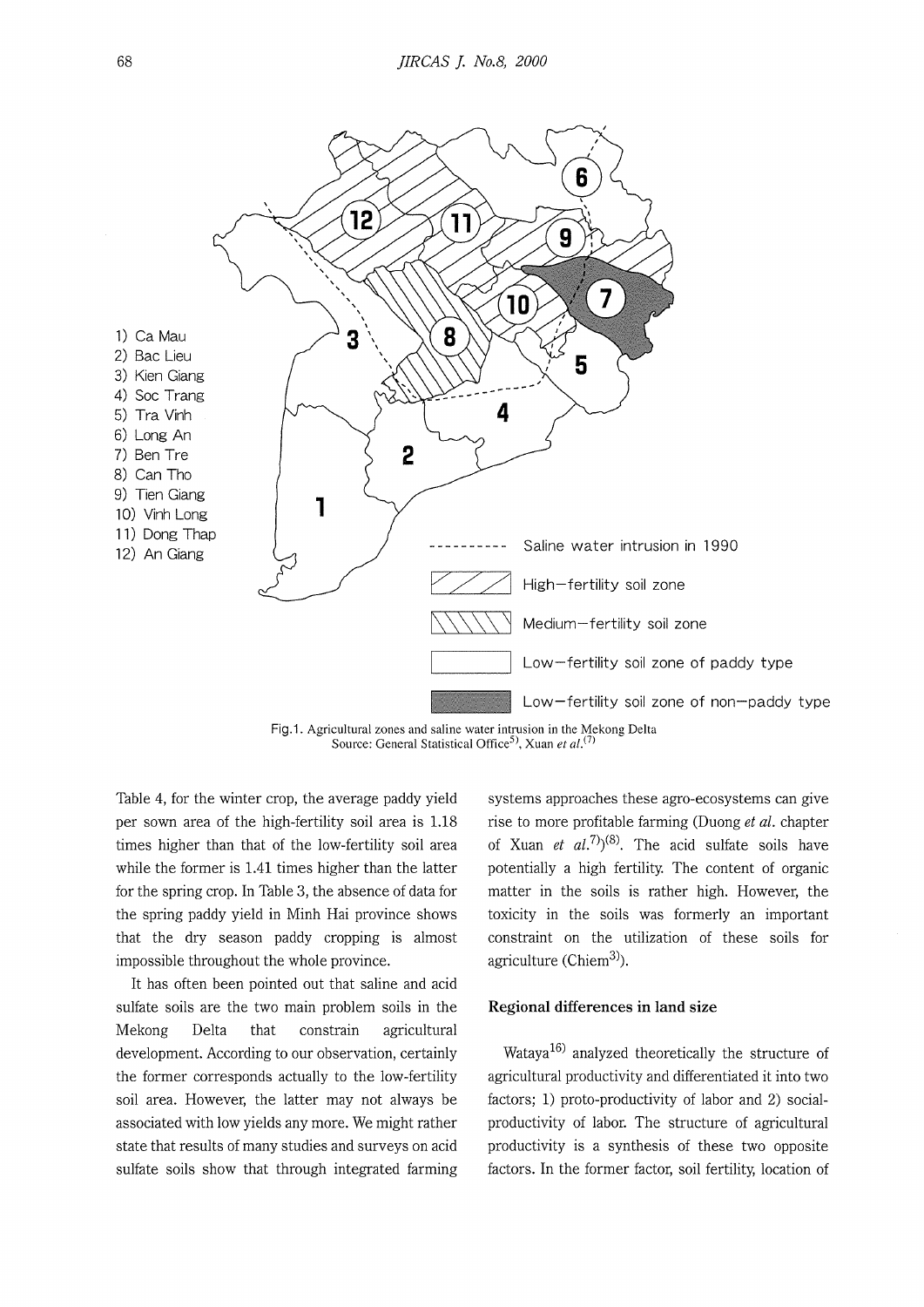

land, and agricultural land size are considered. Hoshi7l considered agricultural land size per household as an important factor, in his analysis of the Japanese agricultural zones, as mentioned earlier. The average farm size is also an important factor that conditions agricultural zones in the Mekong Delta. As an indicator of average farm size, we can select based on statistical data:

(1) Paddy field area per household:

Even if paddy is the main crop in the Mekong Delta, the range of farm size should not be restricted to the paddy field area.

## (2) Agricultural land area per household:

This is a more suitable indicator for estimating the average farm size.

Table 5 shows the computed values of these indicators using the data from 1995. In the Table, the provinces are arranged according to the value of the second indicator. What is remarkable is that provinces belonging to the low-fertility soil area tend to have a larger average agricultural land area per household than those in the high-fertility soil area. In Fig. 2, each province is placed on a plane that indicates the relationship between paddy yield per

| Table 5. Average agricultural land area    |  |
|--------------------------------------------|--|
| per household by province, 1995 (unit: ha) |  |

| Province      | Agri. land<br>$(ha)$ $(A)$ | Paddy field<br>$(ha)$ $(B)$ | Paddy field<br>rate (B/A) |
|---------------|----------------------------|-----------------------------|---------------------------|
| Minh Hai      | 2.84                       | 1.53                        | 0.54                      |
| Kien Giang    | 2.45                       | 1.88                        | 0.77                      |
| Soc Trang     | 1.33                       | 1.07                        | 0.80                      |
| Long An       | 1.20                       | 1.07                        | 0.89                      |
| Tra Vinh      | 1.12                       | 0.79                        | 0.71                      |
| Can Tho       | 1.02                       | 0.84                        | 0.82                      |
| Dong Thap     | 0.98                       | 0.86                        | 0.87                      |
| An Giang      | 0.90                       | 0.80                        | 0.89                      |
| Tien Giang    | 0.80                       | 0.48                        | 0.61                      |
| Vinh Long     | 0.71                       | 0.53                        | 0.75                      |
| Ben Tre       | 0.65                       | 0.24                        | 0.37                      |
| Mekong Delta  | 1.18                       | 0.85                        | 0.72                      |
| Whole country | 0.70                       | 0.40                        | 0.57                      |

1) Agri. Land: Agricultural land area per household Paddy field: Paddy field area per household

Source: General statistical office<sup>5)</sup>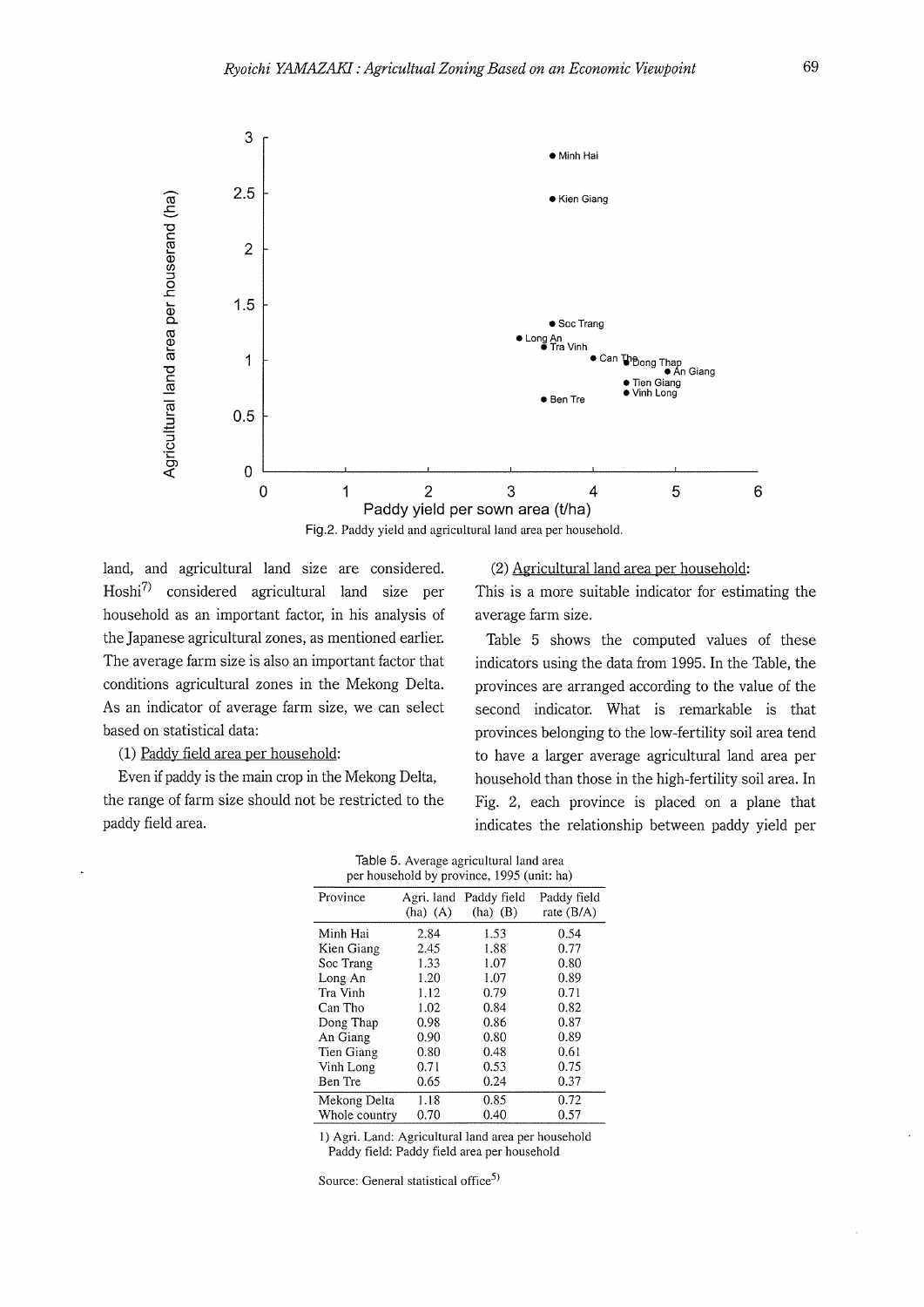Table 6. Output of paddy per household based on soil fertility area (average 1993-1995) (unit: t/household)

| Soil fertility area         | t/household | Index $(1)$ | Index $(2)$    |
|-----------------------------|-------------|-------------|----------------|
| High-fertility soil area    | 6.1         | 111         | 124            |
| Medium-fertility soil area  | 6.2         | 112         | 127            |
| Low-fertility soil area (1) | 5.5         | 100         | $\overline{a}$ |
| Low-fertility soil area (2) | 4 Q         |             | 100            |

1) Low-fertility soil area (1) excludes the data of Ben Tre province while low-fertility soil area (2) includes the data of Ben Tre.

2) Index (I): Index of yield based on low-fertility soil area (I)

Index (2): Index of yield based on low-fertility soil area (2)

Source: General Statistical Office<sup>2</sup>

sown area and average agricultural land area per household. Here, Can Tho province is again a borderline as before. All the provinces which are placed above Can Tho in Table 5, namely Minh Hai, Kien Giang, Soc Trang, Long An and Tra Vinh show a relatively low paddy yield and belong to the lowfertility soil area. On the other hand, four of the five provinces below Can Tho in the Table, namely Dong Thap, An Giang, Tien Giang and Vinh Long show a relatively high paddy yield and belong to the highfertility soil area. The only exception is Ben Tre province. This is the only province that belongs to the low-fertility soil area and is placed below Can Tho in the Table. Ben Tre has the smallest average agricultural land area per household among the provinces. This province is also remarkable in that the paddy field rate is the lowest substantially below 50 %, in Table 5. This is the only province in which paddy cropping is not predominant in agricultural land. Chiem<sup>2)</sup> stated that "Ben Tre province has long been famous for its coconut gardens. According to old farmers there, these coconut gardens were developed a century ago and many old coconut trees have been replanted." Lai<sup>11)</sup> also mentions that fruit tree cultivation consisting not only of coconut gardens but also of mixed gardens with longan, rambutan, etc. is a predominant land utilization in some regions of Ben Tre province.

Therefore, the low paddy yield and low cropping frequency in the low-fertility soil area are compensated by a larger agricultural land size per household while the smaller one in the high-fertility soil area is compensated by a higher paddy yield and multiple cropping. These compensations seem to occur in relation to the tendency to balance the agricultural income per household among regions. Ben Tre presents a unique aspect characterized by a low soil fertility and the smallest agricultural land area per household. This is also the only province that deviates from the paddy-predominant farming systems at the provincial level.

Table 6 shows the output of paddy per household depending on the soil fertility area. Values of this indicator are the product of paddy yield per paddy field and paddy field area per household. The latter is not the indicator of agricultural land area per household itself which we adopted but is closely related to it in the paddy-predominant areas. The output of paddy per household approximately reflects the agricultural income per household there. Ben Tre province shows a very low output of paddy per household (l.5t/household) compared with the other provinces under the conditions described previously. Then, in the Table, we computed the output of paddy in the low-fertility soil area in two different ways. One figure includes the data of Ben Tre unlike the other. Comparison of indexes in Table 6 with those of paddy yield per sown area and per paddy field in Table 4 shows the degree of compensation for paddy yield by paddy field size. The disparity between the high-fertility soil area and the medium-fertility soil area, which was obvious in the two indexes in Table 4, disappears in Table 6. The disparity between the high-fertility soil area and the low-fertility soil area decreases from the two indexes in Table 4 to the indexes in Table 6, even if we refer to index (2) in Table 6. It is thus indicated that, the low-fertility soil area partly compensates the disadvantage of soil fertility by a larger paddy field area per household. There is still a disparity in the output between the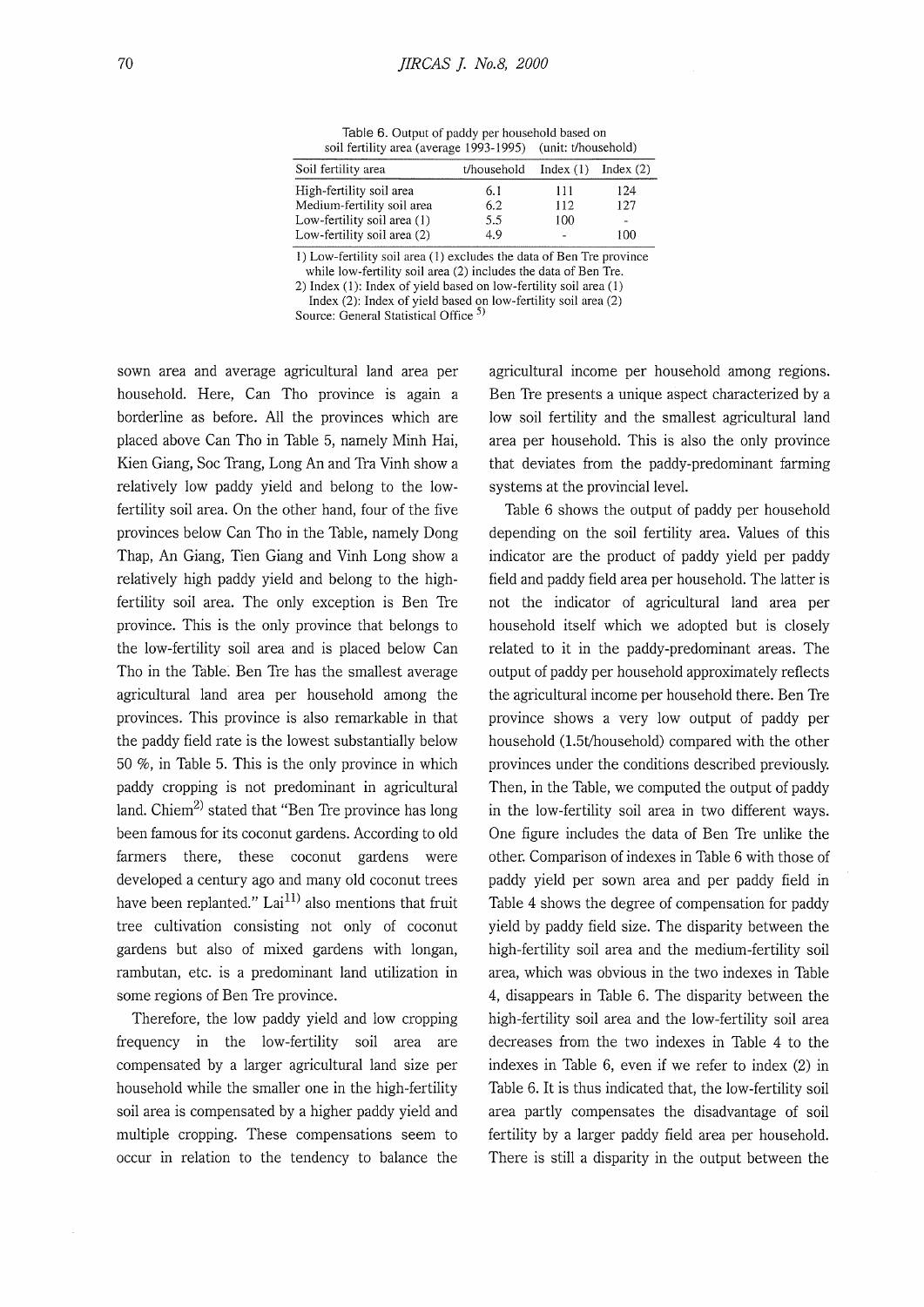high-fertility soil area and the low-fertility soil area shown in Table 6.

#### **Regional differences in non-agricultural activities**

Non-agricultural activities conducted in rural areas and in addition to agricultural activities markedly affect the farmers and agriculture. The job opportunities provided by the non-agricultural sector in the rural areas give farmers other income sources, which modify the productive system of farm households, and determine the opportunity cost of family labor in family farming. The non-agricultural sector sometimes even competes with the agricultural sector in the rural labor market. The competition between the two sectors is also found in the land market, especially in areas where industrialization or urbanization progresses rapidly. By gathering labor, non-agricultural activities in rural areas provide a wider local market for agricultural products. The local market is the only one for fresh products, when processing facilities and transportation methods are not well developed in the rural areas. Thus the regional differences in the intensity of non-agricultural activities markedly affect the regional characteristics of agriculture.

Here the percentage of labor in the nonagricultural sector compared with the total labor was used as an indicator for estimating the intensity of non-agricultural activities. The higher the value of

Table 7. Percentage of labor in non-agricultural sector compared with total labor by province, 1997 (unit: %)

| Province      | $\%$ |
|---------------|------|
| An Giang      | 48.0 |
| Long An       | 44.1 |
| Can Tho       | 42.1 |
| Bac Lieu      | 39.2 |
| Vinh Long     | 38.2 |
| Tra Vinh      | 36.9 |
| Tien Giang    | 35.8 |
| Dong Thap     | 31.8 |
| Ca Mau        | 31.2 |
| Ben Tre       | 29.9 |
| Kien Giang    | 25.0 |
| Soc Trang     | 24.5 |
| Mekong Delta  | 36.1 |
| Whole country | 34.2 |

Source: Center for Information; Statistics on Labor and Social Affairs<sup>1</sup>)

this indicator, the more we consider that the nonagricultural activities are intensive. Table 7 shows the values of this indicator by province. Two provinces, An Giang and Long An, are conspicuous for the high rate of this indicator. The eastern part of Long An is influenced by urbanization centered on Ho Chi Minh City. Also, some industrial zones attract foreign companies<sup>(9)</sup>. An Giang is characterized by active trade around the Cambodian border<sup>(10)</sup>.

#### **Conclusion**

In addition to the classification of agricultural zones in the Mekong Delta of Vietnam developed by some Vietnamese agronomists, another classification from an economic viewpoint was proposed for the mid-1990s (Fig. 1). The criteria for zoning were based on soil fertility, agricultural land size per household, and degree of development of the nonagricultural sector.

Among the provinces with paddy-predominant land utilization, there was an inverse correlation between the first factor and the second. Average agricultural income among the provinces tended to be balanced, as reflected by the total paddy production per household despite the existence of regional differences in paddy yield.

The zoning we adopted is summarized as follows:

1) High-fertility soil zone is characterized by a high paddy yield, double-triple cropping of paddy per year, and small-scale agricultural land area per household. It includes An Giang, Tien Giang, Vinh Long, and Dong Thap provinces.

2) Medium-fertility soil zone is characterized by a medium paddy yield, double cropping of paddy per year, and middle-scale agricultural land area per household. It includes Can Tho province.

3) Low-fertility soil zone of paddy type is characterized by a low paddy yield, mono-double cropping of paddy per year, and large-scale agricultural land area per household. It includes Minh Hai, Soc Trang, Kien Giang, Tra Vinh, and Long An provinces.

4) Low-fertility soil zone of non-paddy type is characterized by a low paddy yield, separation from the paddy-predominant land utilization, and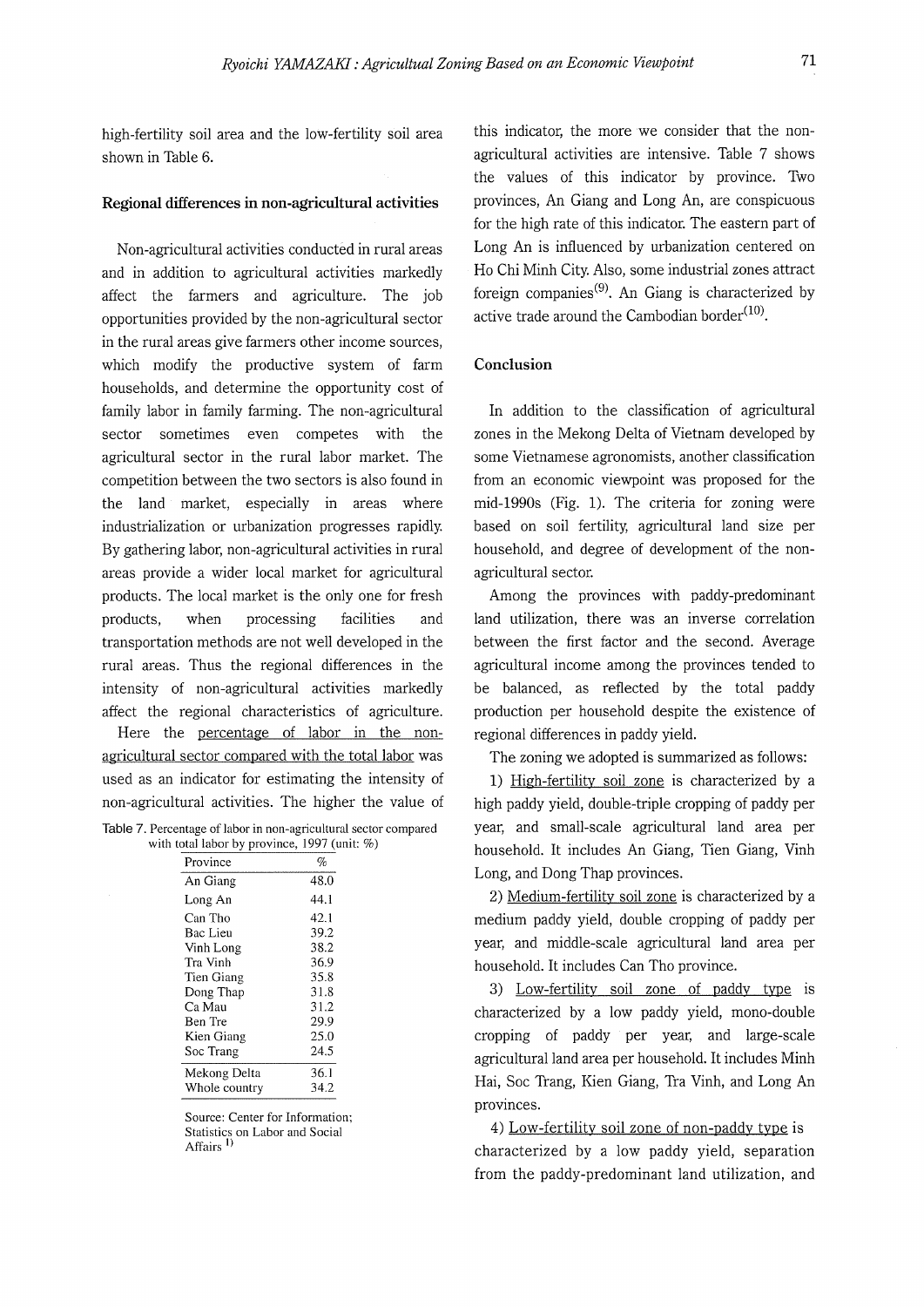small-scale agricultural land area per household. It includes Ben Tre province. This zone is remarkable for the separation from paddypredominant land utilization while the other zones are considered to be paddy-predominant zones.

5) Long An and An Giang provinces are also remarkable by the strong influence of the nonagricultural sector on the agricultural sector due to the urbanization around Ho Chi Minh City or foreign trade across the Cambodian border.

6) The provinces belonging to the low-fertility soil zones are located in the coastal area, which is affected by saline water intrusion, especially during the dry season.

## **Notes**

(1) Minh Hai province was divided into two provinces (Bae Lieu and Ca Mau) in 1997.

(2) Korea was a Japanese colony then.

(3) A recent article of Viet Nam  $News<sup>15)</sup>$  warned that the landlord system could reappear in future as a result of farmers' differentiation process in the *Doi Mai* era.

(4) Yamada<sup>18)</sup> classified Japanese agricultural zones in the 1930s based on yield and production cost for paddy.

(5) The map was published by the National Institute of Agricultural Planning and Projection (NIAPP) in 1987 in Ha Noi.

(6) In the recent development of paddy cropping in the Mekong delta, marginal productivity per unit of investment seems to increase when the investment increases due to the following technical innovations; a) introduction of the high-yielding modern varieties, b) introduction of dry season cropping. Incidentally, these two elements often are mutually related and occur simultaneously there.

(7) IAS (Viet, H. C.)<sup>9)</sup> gives a good summary of the reasons for this phenomenon: At the beginning of the summer-autumn crop, seedlings are damaged and weakened due to high temperature and delayed rain. In the middle of the season, diseases and insects develop because of heavy rainfall and high humidity. The harvest stage coincides with the wet season;

therefore the rate of paddy loss in the field is very high. As a result, the yield as well as quality of rice in this season is always lower than that in the other seasons.

(8) Prime Minister Vo Van Kiet praised, in a two-day conference, efforts of scientists and all concerned branches in implementing a ten-year socio-economic development program that has turned the Plain of Reed, a former wild and waterlogged area affected by serious acid sulfate soils into high yield rice farms. (Viet Nam News $^{14)}$ )

(9) In Long An province, thirty-one foreign direct investment projects were licensed during the period 1988-1997. This is the largest number in the Mekong Delta,  $(27\%)$ . (General Statistical Office  $^{6)}$ )

(10) In An Giang province, the number of persons engaged in private trade, food sector, and services is the largest in the Mekong Delta, i.e. 87.6 k persons in 1997. (General Statistical Office  $6$ )

## **Acknowledgement**

The author would like to express his appreciation to all the staff members of MDFSRDI, CLRRI, and JIRCAS for their cooperation during his stay in Vietnam from 1996 to 1997.

#### **References**

- 1) Center for Information Statistics on Labor and Social Affairs. (1998). Status of labor - employment in Vietnam 1997. Statistical Publishing House, Ha Noi.
- 2) Chiem, N. H. (1994). Former and present cropping patterns in the Mekong Delta. *Southeast Asian Studies* **31(4):** 345-384.
- 3) Chiem, N. H. (1994). Studies on agro-ecological environment and land use in the Mekong Delta, Vietnam. [doctor's dissertation submitted to the Kyoto University].
- 4) Cuulong Delta Rice Research Institute (CLRRI). (1995). Agriculture and agriculture research in the Mekong Delta; The role of the Cuulong Delta Rice Research Institute. CLRRI, Can Tho.
- 5) General Statistical Office. (1996). Statistical data of agriculture, forestry, and fishery 1985-1995.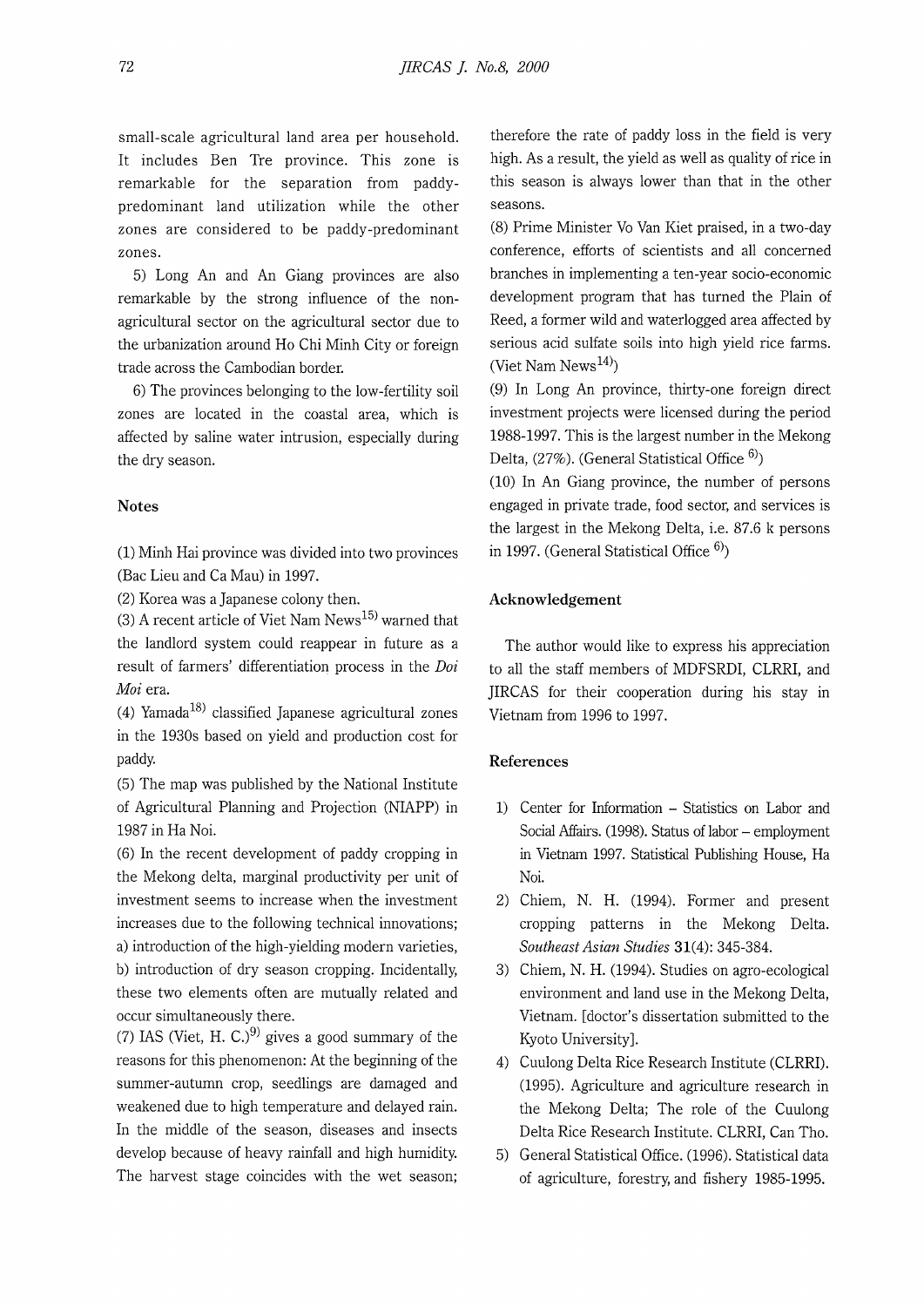Statistical Publishing House, Ha Noi.

- 6) General Statistical Office. (1998). Statistical yearbook 1997. Statistical Publishing House, Ha Noi.
- 7) Hoshi, M. (1975). *Sengo nihon shihonsyugi to nogyokiki no kouzou* Gapan capitalism after the World War II and structure of agricultural crisis). Norintokeikyokai, Tokyo [in Japanese].
- 8) Institute of Agricultural Sciences of South Vietnam (IAS, Viet, H. C.). (1997). *Compititiviti de la filiere rizicole dans la region du Mekong, Viet-nam; Rapport scientifique de synthese (Juillet*  1995-Septembre 1996). Administration Générale de la Cooperation au Developpement, Ho Chi Minh City [in French].
- 9) IAS (Viet, H. C.). (1997). Comparative analysis of economic efficiency in rice production during 3 years (1994-1996); Long An province. Administration Générale de la Coopération au Developpement, Ho Chi Minh City.
- 10) Isobe, T. (1985). *Nihon nogyo no tochimondai; Tochi keizaigaku no kousei* (Land problem in Japanese agriculture; Construction of the land economy). University Press, Tokyo. [in Japanese].
- 11) Lai, N. X. (1998) Report on farmer household survey at representative districts, Ben Tre province [unpublished].
- 12) Lai, N. X., Nhan, N. V., & Luat, N. V. (1996). Agricultural land use system in Mekong Delta. In Workshop on integrated research on farming systems combining agriculture, animal

husbandry, and fisheries in Mekong Delta. CLRRI, Can Tho University (CTU) & Japan International Research Center for Agricultural Sciences (JIRCAS), Can Tho City.

- 13) Marx, K. (1894). *Das Kapital: Kritik der politischen oekonomie. Buch* 3. Otto Meissner, Hamburg. (Capital: A critique of political economy. Volume 3. Progress Publishers, Moscow. 1971).
- 14) Viet Nam News. (1997. 6. 26). PM praises success of Plain of Reeds. Hanoi.
- 15) Viet Nam News. (1998. 8. 24). Return of rural loan sharks, landlords must be stopped. Hanoi.
- 16) Wataya, T. (1954). *Shihonsyugiseiritu niokeru nouminsoubunkai no kotentekiigi* (Classical significance of differentiation of peasants in the early stage of capitalist history). *Quarterly journal of agricultural economy* **8(4).**
- 17) Xuan, V. T. & Matsui, S. (1998). Development of farming systems in the Mekong Delta of Vietnam. Saigon Times.
- 18) Yamada, **K.** (1942). *Kame to mayu no keizaikouzou*  (Economic structure of rice and of cocoon). Iwanamisyoten, Tokyo [inJapanese].
- 19) Yamada, M. (1934). *Nihon shihonsyugi bunseki*  (Analysis of Japan capitalism). Iwanamisyoten, Tokyo [in Japanese].
- 20) Yamazaki, R. (1996). *Rodoshijyou no chiikitokusei to nogyokouzou* (Regional characteristics of rural labor market and of agricultural structure in Japan). Norin-tokeikyokai, Tokyo. [in Japanese].